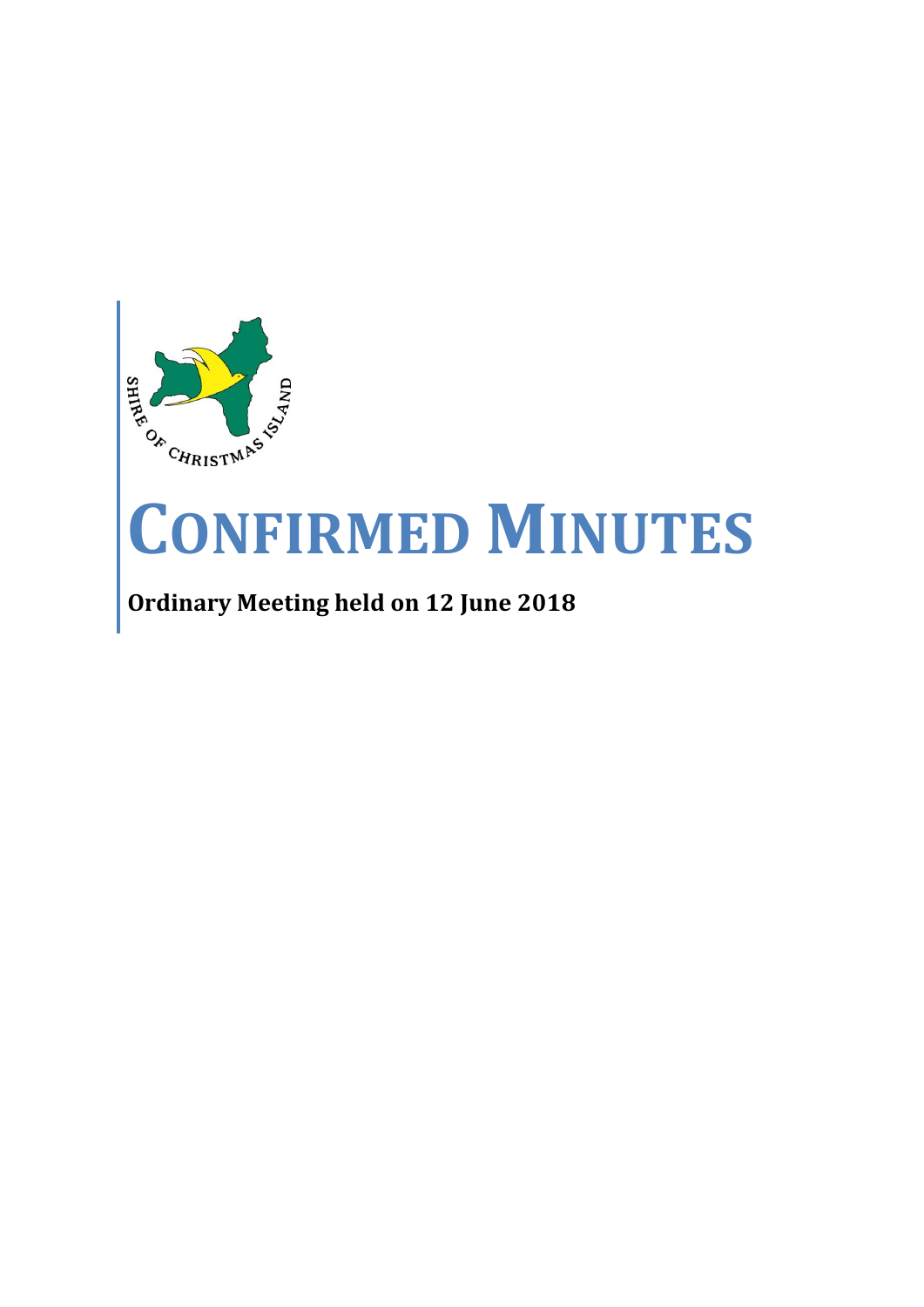

#### **Minutes of the Ordinary meeting of the Shire of Christmas Island Council held at the George Fam Chambers at 7.00pm on Tuesday 12 June 2018**

| <b>Agenda</b><br>No. | <b>Item</b>                                                                                                             | Page           |
|----------------------|-------------------------------------------------------------------------------------------------------------------------|----------------|
|                      | <b>DECLARATION OF OPENING/ANNOUNCEMENT OF VISITORS</b>                                                                  | 1              |
| 1                    | 1.1<br>SHIRE DEPUTY PRESIDENT DECLARED THE MEETING OPEN AT 7.10PM                                                       |                |
|                      | RECORD OF ATTENDANCES/APOLOGIES/LEAVE OF ABSENCE GRANTED/DECLARATION OF<br>FINANCIAL/PROXIMITY & IMPARTIALITY INTERESTS |                |
|                      | 2.1<br><b>RECORD OF ATTENDANCE</b>                                                                                      |                |
| $\overline{2}$       | 2.2<br><b>LEAVE OF ABSENCE</b>                                                                                          | 1              |
|                      | 2.3<br><b>APOLOGY</b>                                                                                                   |                |
|                      | 2.4<br>DECLARATION OF FINANCIAL/IMPARTIALITY/PROXIMITY INTEREST                                                         |                |
| 3                    | RESPONSE TO PREVIOUS PUBLIC QUESTION TAKEN ON NOTICE                                                                    | 1              |
| $\overline{4}$       | <b>PUBLIC QUESTION TIME</b>                                                                                             | $\mathbf{1}$   |
| 5                    | <b>APPLICATION FOR LEAVE OF ABSENCE</b>                                                                                 | $\mathbf{1}$   |
| 6                    | PETITIONS/DEPUTATIONS/PRESENTATIONS                                                                                     | $\mathbf{1}$   |
|                      | CONFIRMATION OF MINUTES OF PREVIOUS MEETING(S)/BUSINESS ARISING FROM<br><b>PREVIOUS MEETINGS</b>                        |                |
| $\overline{7}$       | MINUTES OF ORDINARY COUNCIL MEETING HELD ON 22 MAY 2018<br>7.1                                                          | $1 - 2$        |
|                      | 7.2<br><b>MINUTES OF SPECIAL COUNCIL MEETING HELD ON 29 MAY 2018</b>                                                    |                |
|                      | 7.3<br><b>BUSINESS ARISING FROM THE MINUTES OF PREVIOUS MEETINGS</b>                                                    |                |
| 8                    | ANNOUNCEMENTS BY THE PRESIDING MEMBER WITHOUT DISCUSSION                                                                | $\overline{2}$ |
| 9                    | <b>COMMITTEE REPORTS</b>                                                                                                | 2              |
| 10                   | <b>OFFICER REPORTS</b>                                                                                                  | $\overline{2}$ |
| 10.1                 | <b>CHIEF EXECUTIVE OFFICER</b>                                                                                          |                |
|                      | 10.1.1 APPOINTMENT OF ACTING CEO                                                                                        |                |
|                      | 10.1.2 CEO DELEGATED AUTHORITY - FINANCE                                                                                |                |
|                      | 10.1.3 FEES & CHARGES 2018/19                                                                                           | $2 - 4$        |
|                      | 10.1.4 CHRISTMAS ISLAND - SINGAPORE DRAFT STRATEGY                                                                      |                |
|                      | 10.1.5 ASSESSMENT OF SUBDIVISION REFERRAL - LOTS 15 & 16 HIGHLAND COURT,<br>CHRISTMAS ISLAND                            |                |

#### **TABLE OF CONTENTS**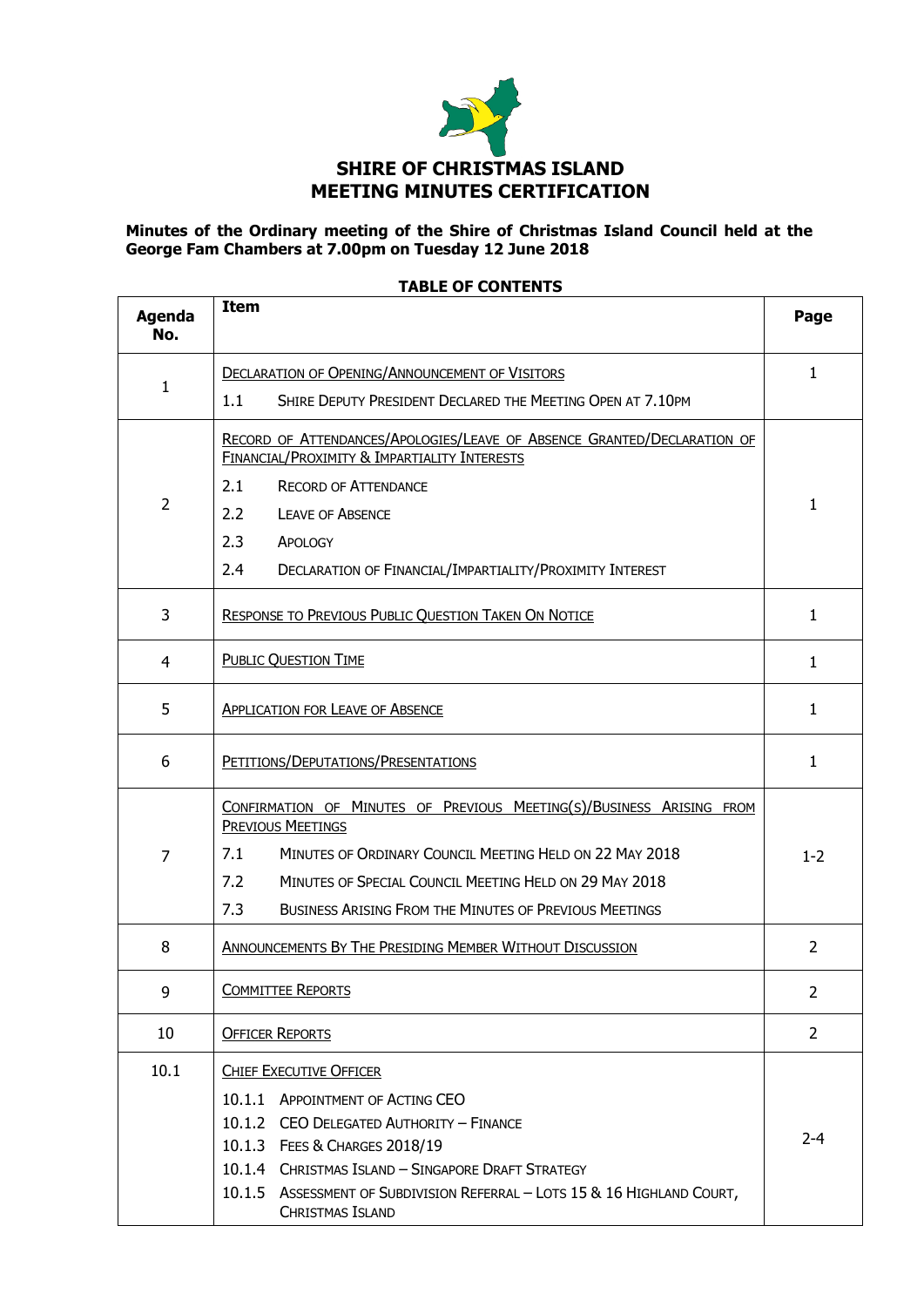| 10.2 | <b>MANAGER FINANCE AND IT</b><br>10.2.1 SCHEDULE OF ACCOUNTS - MAY 2018<br>10.2.2 FINANCIAL STATEMENTS - MAY 2018 | $4 - 5$ |
|------|-------------------------------------------------------------------------------------------------------------------|---------|
| 10.3 | <b>MANAGER COMMUNITY SERVICES</b>                                                                                 | 5       |
| 10.4 | <b>MANAGER WORK &amp; SERVICES</b><br><b>10.4.1 BUILDING RESERVE VARIATION</b>                                    | 5       |
| 10.5 | <b>MANAGER RECREATIONAL SERVICES</b>                                                                              | 5       |
| 11   | ELECTED MEMBERS MOTIONS OF WHICH PREVIOUS NOTICE HAS BEEN GIVEN                                                   | 5       |
| 12   | NEW BUSINESS OF AN URGENT NATURE INTRODUCED BY DECISION OF THE MEETING                                            | 5       |
| 13   | <b>BEHIND CLOSED DOORS</b>                                                                                        | 5       |
| 14   | <b>CLOSURE OF MEETING</b><br>THE SHIRE PRESIDENT CLOSED THE MEETING AT 7.30 PM                                    | 5       |
| 15   | DATE OF NEXT MEETING: 24 JULY 2018                                                                                | 5       |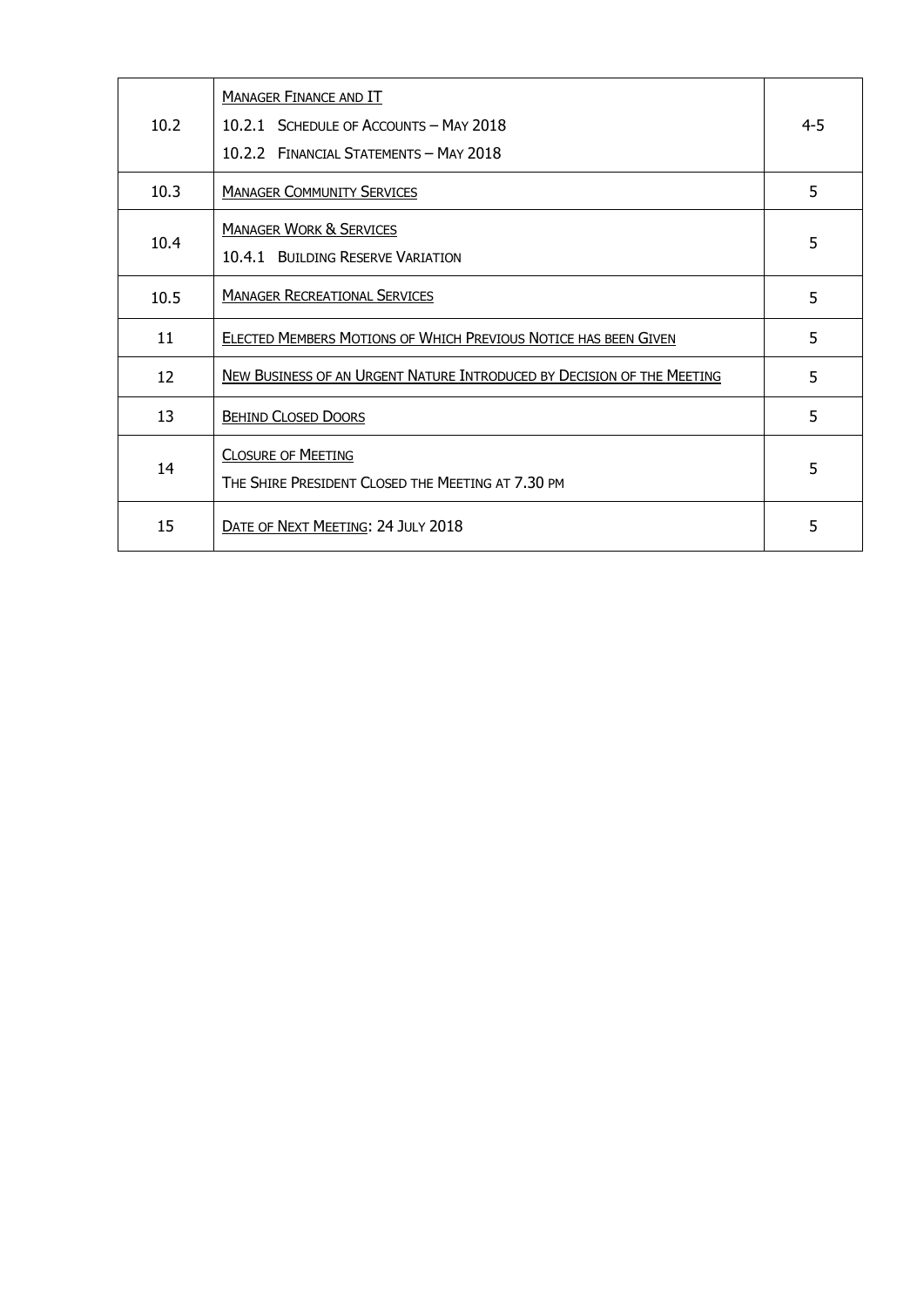

#### **CONFIRMED MINUTES**

**Ordinary Meeting of the Shire of Christmas Island held at the George Fam Chambers at 7.00pm on Tuesday 12 June 2018**

#### **1 DECLARATION OF OPENING/ANNOUNCEMENT OF VISITORS**

The Deputy President declared the meeting open at 7.10pm.

#### **2 RECORD OF ATTENDANCE/APOLOGIES/LEAVE OF ABSENCE/ DECLARATIONS OF FINANCIAL INTEREST**

#### 2.1 **Record of Attendance**

Councillors **Councillors** Cr Rosnah **PAL** 

Shire President Cr Gordon **THOMSON (7.15pm)** Deputy President Cr Kee Heng **FOO** Cr Azmi **YON** Cr Kelvin **LEE** Cr Philip **WOO** Cr Vincent **SAW** Cr Hafiz **MASLI**

Chief Executive Officer David **PRICE** Acting Manager Finance and Admin **Rostyna OH** Rostyna **OH** Manager Community Services **CHEW** Boon Beng Manager Works & Services Terry **CLARKE** Manager Recreation Services and Training Officer **Canadian Colivier LINES** 

Minute Taker Shikin **HASINUDIN** 

- 2.2 **Leave of Absence –** Cr KOH
- 2.3 **Apologies**
- 2.4 **Declarations of Financial/Impartiality/Proximity Interest**
- **3 RESPONSE TO PREVIOUS PUBLIC QUESTIONS TAKEN ON NOTICE**  Response to public question 4.1 of 22 May 2018 Council Meeting, CEO advised Council that the containers on Murray Road will remain there until November this year.
- **4 PUBLIC QUESTION TIME**
- **5 APPLICATIONS FOR LEAVE OF ABSENCE**
- **6 PETITIONS/DEPUTATIONS/PRESENTATIONS**
- **7 CONFIRMATION OF MINUTES OF PREVIOUS MEETINGS/BUSINESS ARISING FROM THE MINUTES OF PREVIOUS MEETINGS**
- **7.1 Minutes of Ordinary Council Meeting held on 22 May 2018** Members considered the unconfirmed minutes.

| <b>Council Resolution</b>                                                      |                         |                       |  |  |
|--------------------------------------------------------------------------------|-------------------------|-----------------------|--|--|
| <b>Moved: Cr LEE</b>                                                           | <b>Seconded: Cr SAW</b> | <b>Res. No: 40/18</b> |  |  |
| That Council adopt the unconfirmed minutes of the 22 May 2018 Council Meeting. |                         |                       |  |  |
| <b>Carried:</b><br>7/0                                                         |                         |                       |  |  |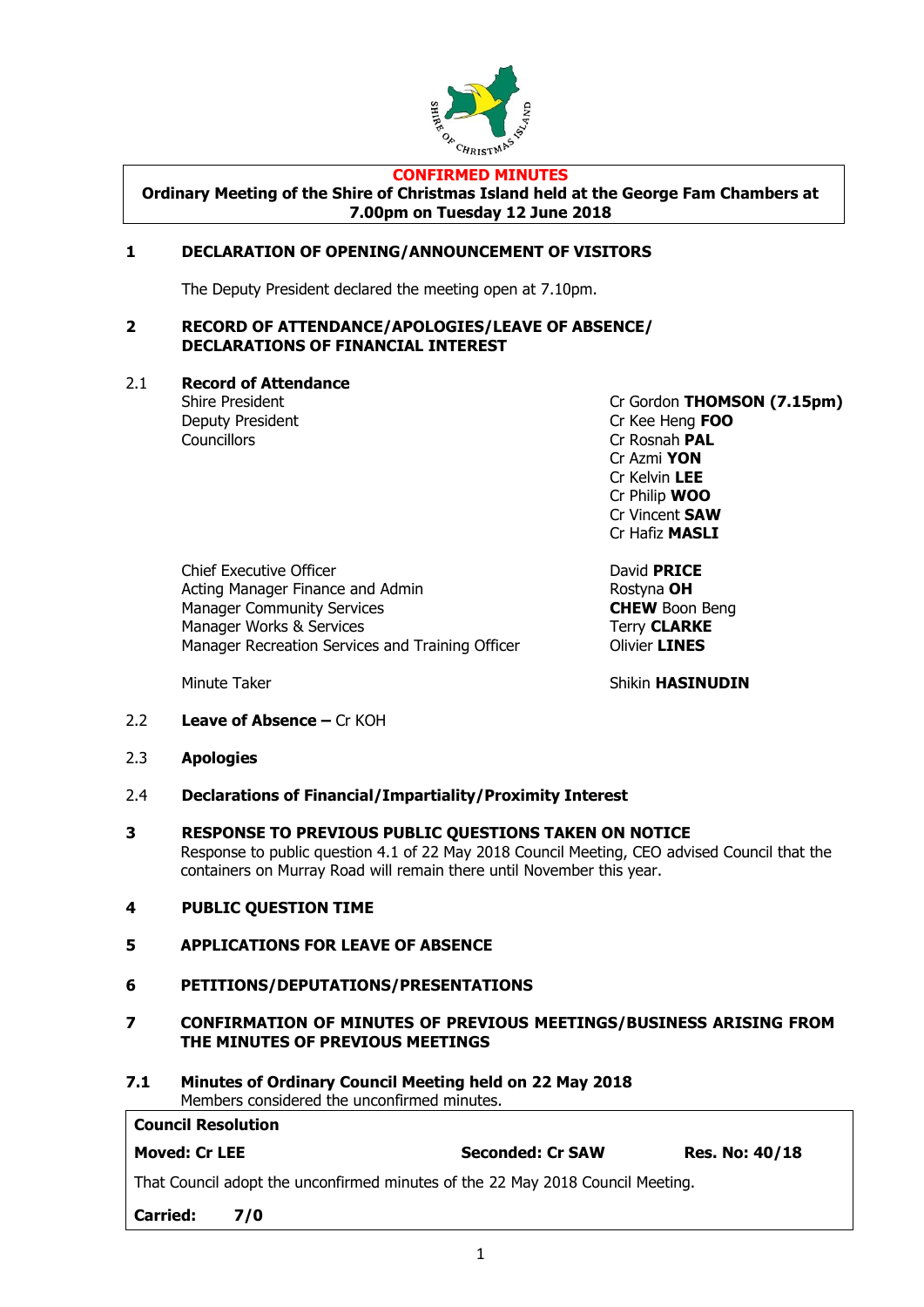#### **7.2 Minutes of Special Council Meeting held on 29 May 2018** Members considered the unconfirmed minutes.

**Council Resolution**

## **Moved: Cr YON Seconded: Cr WOO Res. No: 41/18**

That Council adopt the unconfirmed minutes of the 29 May 2018 Special Council Meeting.

**Carried: 7/0**

#### **7.3 Business Arising from the Minutes of Previous Meetings**

#### **8 ANNOUNCEMENTS BY PRESIDING MEMBER WITHOUT DISCUSSION**

#### **9 REPORTS OF COMMITTEES**

#### **10 REPORTS OF OFFICERS**

**10.1 Chief Executive Officer**

10.1.1 Appointment of Acting CEO **Council Resolution**

| <b>L</b> Council Resolution |                         |                       |
|-----------------------------|-------------------------|-----------------------|
| Moved: Cr YON               | <b>Seconded: Cr PAL</b> | <b>Res. No: 42/18</b> |

That Council appoint the Manager Finance and Administration, Ms Gan So Hon as Acting Chief Executive Officer for the period  $18<sup>th</sup>$  June 2018 to 20<sup>th</sup> July 2018 inclusive, and that the applicable higher duties apply.

**Carried: 7/0**

The Shire President entered the chamber at 7.15pm and chaired the meeting.

#### 10.1.2 CEO Delegated Authority – Finance

|                | <b>Council Resolution</b>                                                                                                                                                                                                                       |
|----------------|-------------------------------------------------------------------------------------------------------------------------------------------------------------------------------------------------------------------------------------------------|
|                | <b>Seconded: Cr LEE</b><br><b>Moved: Cr YON</b><br><b>Res. No: 43/18</b><br>In accordance with Section 5.42 (1) and 5.44 of the Local Government Act 1995 (WA)(CI) Council<br>delegates the following authority to the Chief Executive Officer: |
|                | To make payments on behalf of Council in accordance with Council Signatory/Authorization of EFT                                                                                                                                                 |
|                | Procedure                                                                                                                                                                                                                                       |
| ٠<br>$\bullet$ | To sign cheques on behalf of council for an amount not exceeding \$100,000 s6.10 (d);<br>To incur expenditure and to issue official orders not exceeding \$100,000 for non-capital<br>expenditure $s6.10$ (d);                                  |
| $\bullet$      | To decide free of charge use of community facilities in accordance with $CS2 -$ Use of Community<br>Facilities Policy of Council;                                                                                                               |
| $\bullet$      | Power of entrance, etc. in relation to road works;                                                                                                                                                                                              |
| $\bullet$      | To write off debts or rates incorrectly raised & other bad debts up to \$200;                                                                                                                                                                   |
| $\bullet$      | To approve budget variations/new budget items not exceeding \$100,000;                                                                                                                                                                          |
| $\bullet$      | To obtain reassessment of the value of ratable property in the event of property improvement or<br>property subdivision;                                                                                                                        |
| $\bullet$      | To invest money held by council not required for immediate use s6.14;                                                                                                                                                                           |
| $\bullet$      | To arrange appropriate insurance in respect of all council properties;                                                                                                                                                                          |
| $\bullet$      | To negotiate terms and conditions of property leases;                                                                                                                                                                                           |
| $\bullet$      | To negotiate terms and conditions and enter into lease agreements on Shire Houses where the<br>weekly rent does not exceed \$800 per week;                                                                                                      |
| $\bullet$      | To dispose of property with no book value;                                                                                                                                                                                                      |
| $\bullet$      | To reimburse to an owner or occupier where property is damaged through the performance of a                                                                                                                                                     |
|                | function of the local government to the maximum amount of \$2,000;                                                                                                                                                                              |
| $\bullet$      | To give notice to an occupier and or owner requiring them to do something in relation to land<br>specified in Schedule $3.1$ – Powers Under Notices to Owners or Occupiers of Land of the Local<br>Government Act (WA) (CI) 1995                |

 To arrange for works to be carried out where the owner or occupier does not carry out required action in relation to land, and to recover the costs as a debt;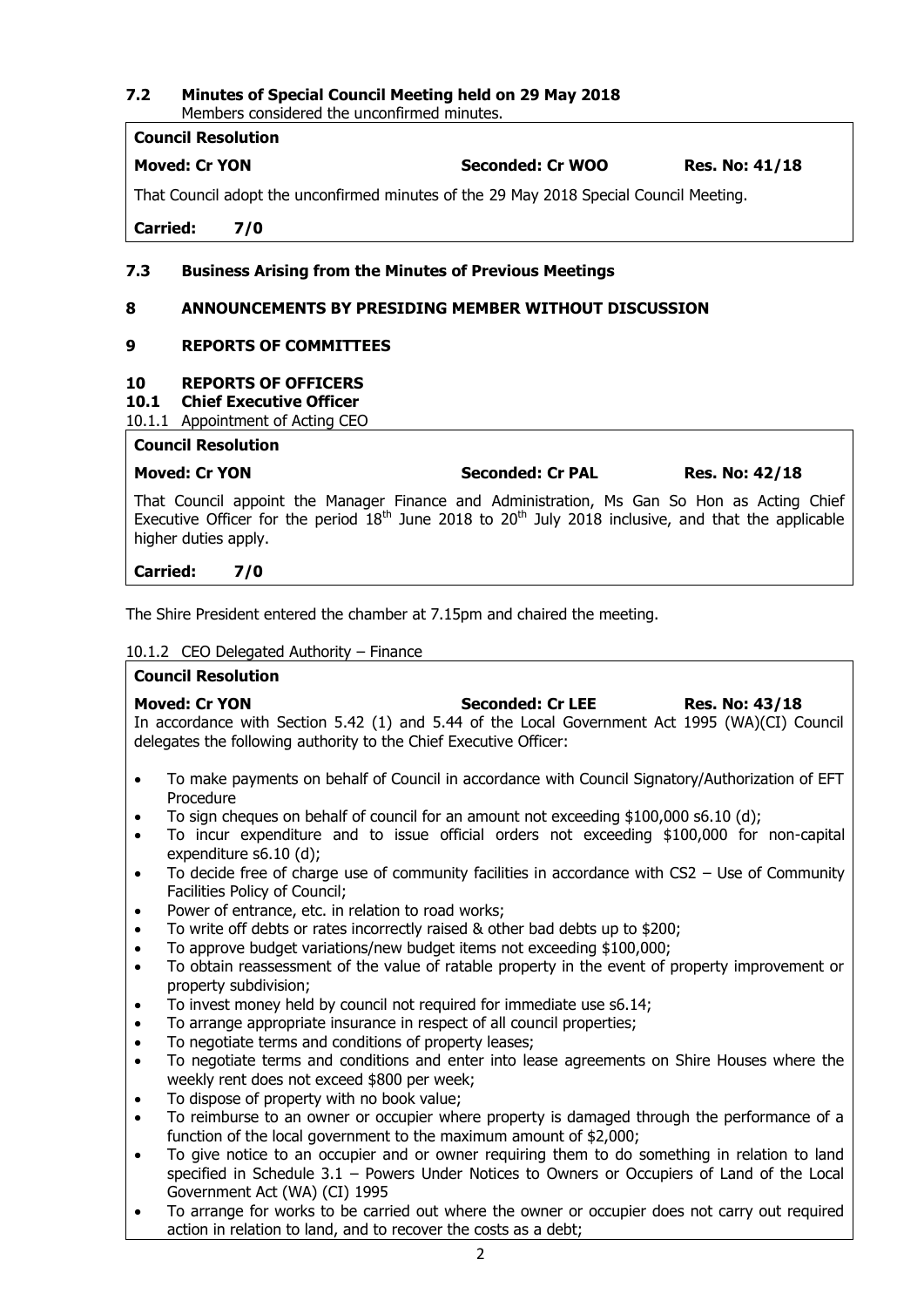- To issue certificates of the local government pursuant to section 23 of the Strata Titles Act 1985 (WA)(CI).
- To change leases for the cost of insurance cover in respect to leased properties;
- As the principal Accounting Officer of Council, to prepare the annual financial reports;
- To affix the common seal of the Shire of Christmas Island as required; and
- In relation to recurrent expenditure, to pay amounts above the \$100,000 limit for:
	- o Wages and salaries
	- o Pay As You Earn taxation
	- o Fringe Benefits taxation
	- o insurance premiums
	- o Electricity charges
	- o Lease payments
	- o MRWA projects
	- o Superannuation
- To contract works or capital projects that have been previously approved by a resolution of Council
- Within the provisions of Section 3.50 (1) (1a) (2) (4) (8) of the Local Government Act 1995 (WA) (CI) to:
	- 1) To close any thoroughfare that the SOCI manages for the passage of vehicles, wholly or partially, for a period not exceeding four (4) weeks;
	- 2) To close any thoroughfare that the SOCI manages for the passage of vehicles, wholly or partially, for a period exceeding four (4) weeks

**Carried: 8/0**

#### 10.1.3 Fees & Charges 2018/19

| <b>Council Resolution</b> |                                                                                                                 |                                                                                     |                       |  |
|---------------------------|-----------------------------------------------------------------------------------------------------------------|-------------------------------------------------------------------------------------|-----------------------|--|
|                           | Moved: Cr WOO                                                                                                   | <b>Seconded: Cr LEE</b>                                                             | <b>Res. No: 44/18</b> |  |
| 1.                        | Council adopts the fees and charges for financial year 2018/19 as listed in the attachment.                     |                                                                                     |                       |  |
| 2.                        | Council adopts following rates for financial year 2018/19:                                                      |                                                                                     |                       |  |
|                           | Gross Rental Value (GRV)<br>Unimproved Value (UV)                                                               | 9.4112 cents in the dollar (0.094112\$)<br>20.6269 cents in the dollar (0.206269\$) |                       |  |
|                           | Minimum Rate                                                                                                    | \$568.00 GRV Properties<br>\$343.00 UV Properties                                   |                       |  |
|                           | Discount for full early payment of<br>rates paid within 35 days of issue<br>of notice                           | 5%                                                                                  |                       |  |
|                           | Interest on overdue rates<br>Administration fee for instalments                                                 | 10%<br>\$42.00                                                                      |                       |  |
| 3.                        | All rates, fees and charges to apply from 1 July 2018.                                                          |                                                                                     |                       |  |
| 4.                        | The Internal rate will apply to any work carried out for the Commonwealth within the Road<br>Funding Agreement. |                                                                                     |                       |  |

**Carried: 8/0**

10.1.4 Christmas Island – Singapore Draft Strategy

| <b>Council Resolution</b>                                                                                                                                                                                                                                                   |                  |                       |  |  |
|-----------------------------------------------------------------------------------------------------------------------------------------------------------------------------------------------------------------------------------------------------------------------------|------------------|-----------------------|--|--|
| <b>Moved: Cr MASLI</b>                                                                                                                                                                                                                                                      | Seconded: Cr FOO | <b>Res. No: 45/18</b> |  |  |
| The SOCI to initiate a Government to Government dialogue at the Australian Cabinet level focusing on<br>strategic and economic development opportunities for Christmas Island offered by the November 2016<br>Singapore-Australia Comprehensive Strategic Partnership (CSP) |                  |                       |  |  |
| The Christmas Island – Singapore draft Strategy be made public for initial comments in the lead up to<br>the review of the Town Planning Scheme No2 and the Local Planning Strategy.                                                                                        |                  |                       |  |  |
| <b>Carried:</b><br>8/0                                                                                                                                                                                                                                                      |                  |                       |  |  |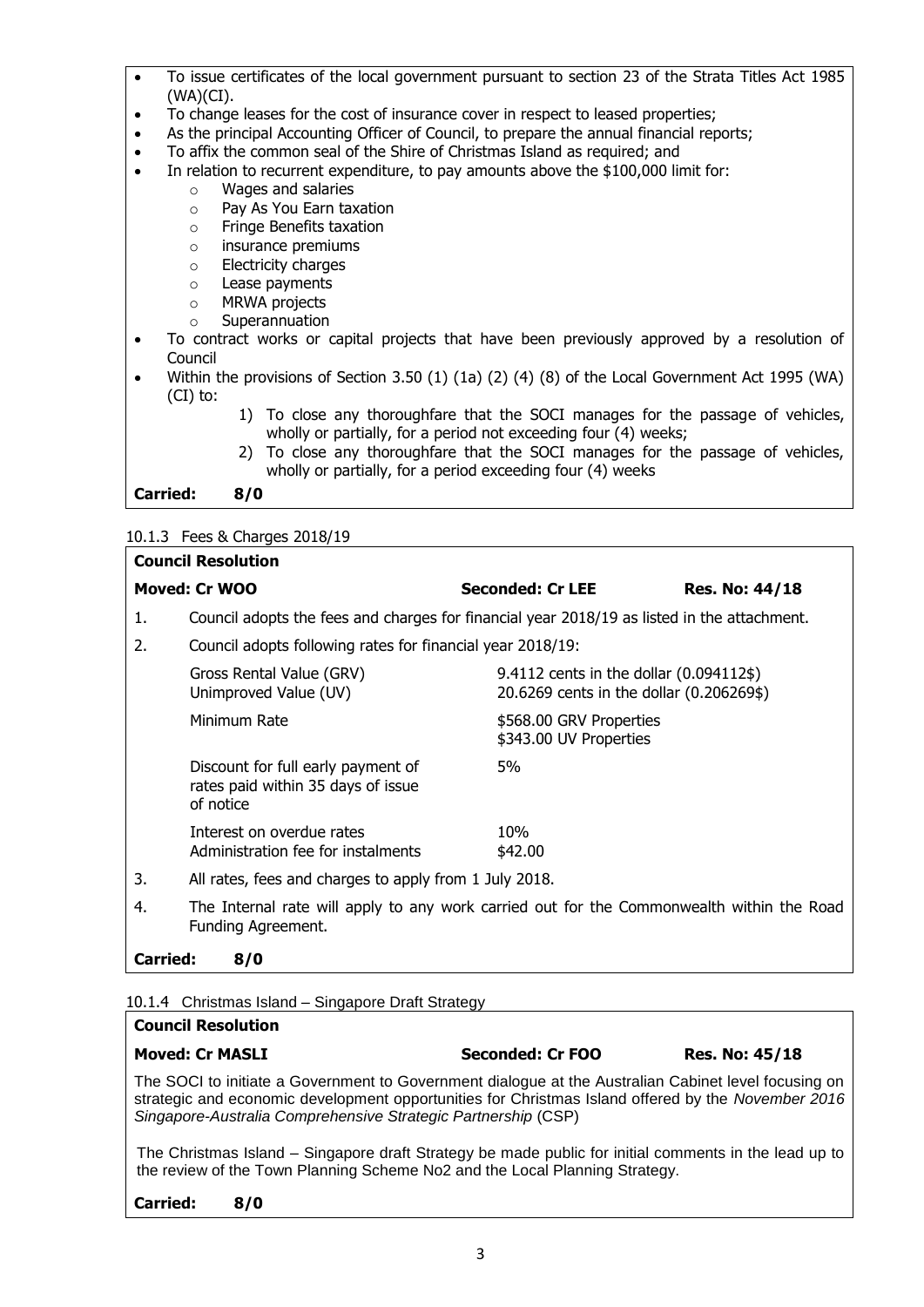|  |  | 10.1.5 Assessment of Subdivision referral - Lots 15 & 16 Highland Court, Christmas Island |  |  |  |  |
|--|--|-------------------------------------------------------------------------------------------|--|--|--|--|
|--|--|-------------------------------------------------------------------------------------------|--|--|--|--|

#### **Council Resolution**

#### **Moved: Cr YON Seconded: Cr LEE Res. No: 46/18**

That Council advise that Western Australian Planning Commission that it has no objection to the proposed subdivision of Lot 15 and 16 Highland Court, Christmas Island into four (4) lots, subject to the following conditions and advice notes being imposed:

- D4 The land being filled, stabilised, drained and/or graded as required to ensure that:
	- a) lots can accommodate their intended development; and
	- b) finished ground levels at the boundaries of the lot(s) the subject of this approval match or otherwise coordinate with the existing and/or proposed finished ground levels of the land abutting; and
	- c) stormwater is contained on-site, or appropriately treated and connected to the local drainage system. (Local Government)
- D5 Prior to the commencement of subdivisional works, the landowner/applicant is to provide a pre-works geotechnical report certifying that the land is physically capable of development or advising how the land is to be remediated and compacted to ensure it is capable of development; and In the event that remediation works are required, the landowner/applicant is to provide a post geotechnical report certifying that all subdivisional works have been carried out in accordance with the pre-works geotechnical report. (Local Government)
- D8 Drainage easements and reserves as may be required by the local government for drainage infrastructure being shown on the diagram or plan of survey (deposited plan) as such, granted free of cost, and vested in that local government under Sections 152 and 167 of the Planning and Development Act 2005. (Local Government)
- E1 Arrangements being made to the satisfaction of the Western Australian Planning Commission and to the specification of the Indian Ocean Territories Power Authority for the provision of an underground electricity supply to the lot(s) shown on the approved plan of subdivision. (Indian Ocean Territories Power Authority)
- T16 The proposed access way(s) being constructed and drained at the landowner/applicant's cost to the specifications of the local government. (Local Government).
- T20 Suitable arrangements being made with the local government for the provision of vehicular crossover(s) to service the lot(s) shown on the approved plan of subdivision. (Local Government)
- W1 Arrangements being made with the Water Corporation so that provision of a suitable water supply service will be available to the lots shown on the approved plan of subdivision. (Water Corporation)
- W<sub>2</sub> Arrangements being made with the Water Corporation so that provision of a sewerage service will be available to the lots shown on the approved plan of subdivision. (Water Corporation)
- W3 The provision of easements for existing or planned future water, sewerage and/or drainage infrastructure as may be required by the Water Corporation being granted free of cost to that body. (Water Corporation)

Advice notes:

- Ea1 In regard to Condition E1, Indian Ocean Territories Power Authority provides only one underground point of electricity supply per freehold lot.
- Wa1 In regard to Condition/s W2, the landowner/applicant shall make arrangements with the Water Corporation for the provision of the necessary services. On receipt of a request from the landowner/ applicant, a Land Development Agreement under Section 67 of the Water Agencies (Powers) Act 1984 will be prepared by the Water Corporation to document the specific requirements for the proposed subdivision.

**Carried: 8/0**

### **10.2 Manager Finance & Administration**

#### 10.2.1 Schedule of Accounts – May 2018

# **Council Resolution**

# **Moved: Cr FOO Seconded: Cr PAL Res. No: 47/18**

That Council approves the expenditure as presented in May 2018 Schedule of Accounts.

**Carried: 8/0**